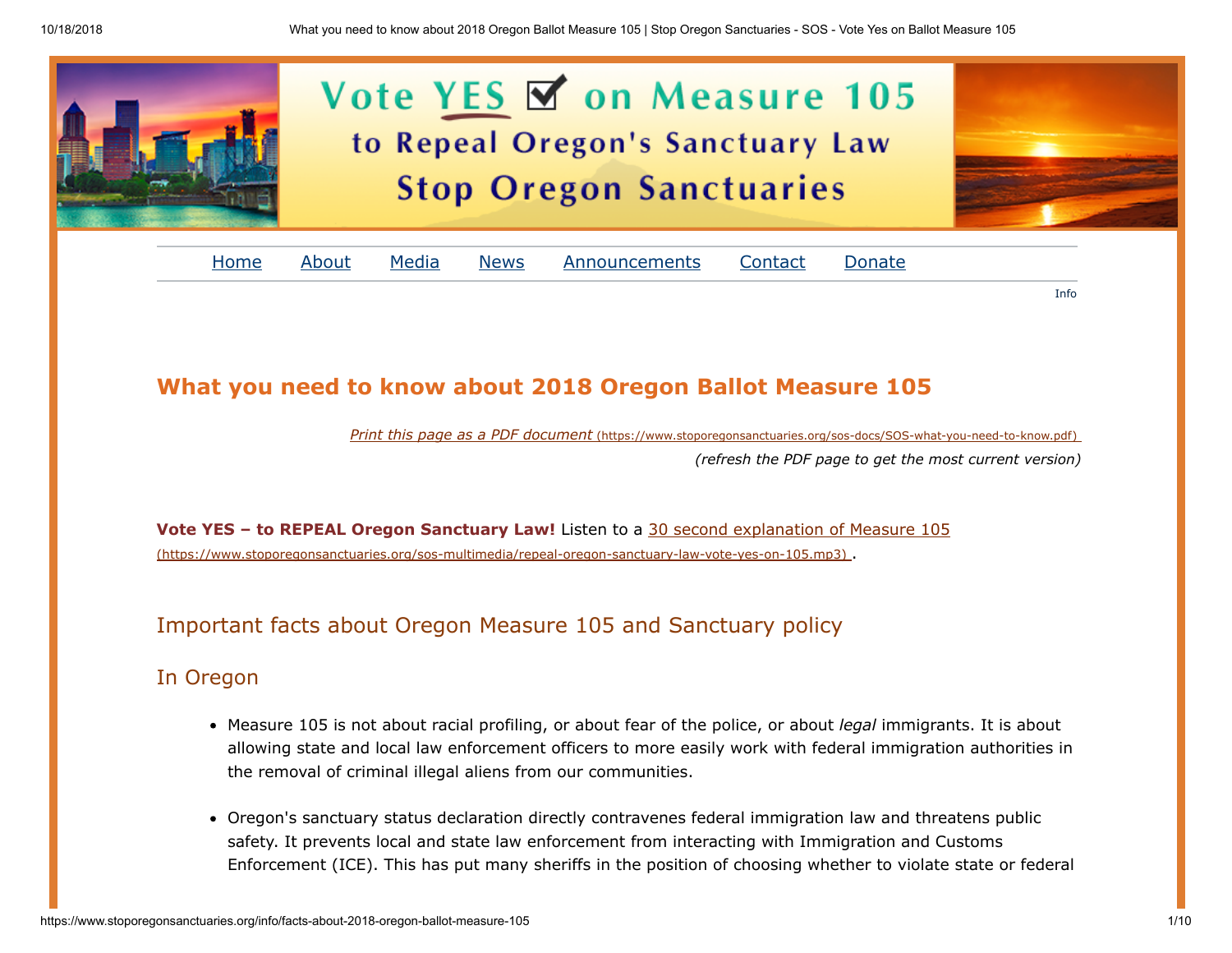10/18/2018 What you need to know about 2018 Oregon Ballot Measure 105 | Stop Oregon Sanctuaries - SOS - Vote Yes on Ballot Measure 105 law. It's an untenable position.

- "I can honestly say that I have never witnessed an instance of racial profiling from any of my deputies. They serve and protect all who need assistance regardless of race, origin or creed." - Sheriff Tom Bergin.
- Enforcing immigration laws is not a matter of race. All races are equally subject to enforcement of American laws. Suggesting that enforcing immigration laws is racist is often the only argument open borders advocates have.
- The safety of Oregonians should take precedence over the act of shielding illegal aliens from law enforcement.
- It is unfair to Oregon workers to protect illegal aliens.



dy [\(https://www.stoporegonsanctuaries.org/sos-docs/fiscal-burden-illegal-immigration-oregon-fair.pdf\)](https://www.stoporegonsanctuaries.org/sos-docs/fiscal-burden-illegal-immigration-oregon-fair.pdf) confirms the fiscal burden of illegal immigration on Oregon: 1

An estimated 146,000 illegal aliens live in Oregon.

Their roughly 50,000 U.S.-born children do, too.

Illegal alien households add 58,000 students to local schools.

The average cost to Oregonians is \$6,238 per illegal alien!

Taxpayers support \$621 million for education, \$143 million for police, legal, and corrections, plus health care and general government services expenses.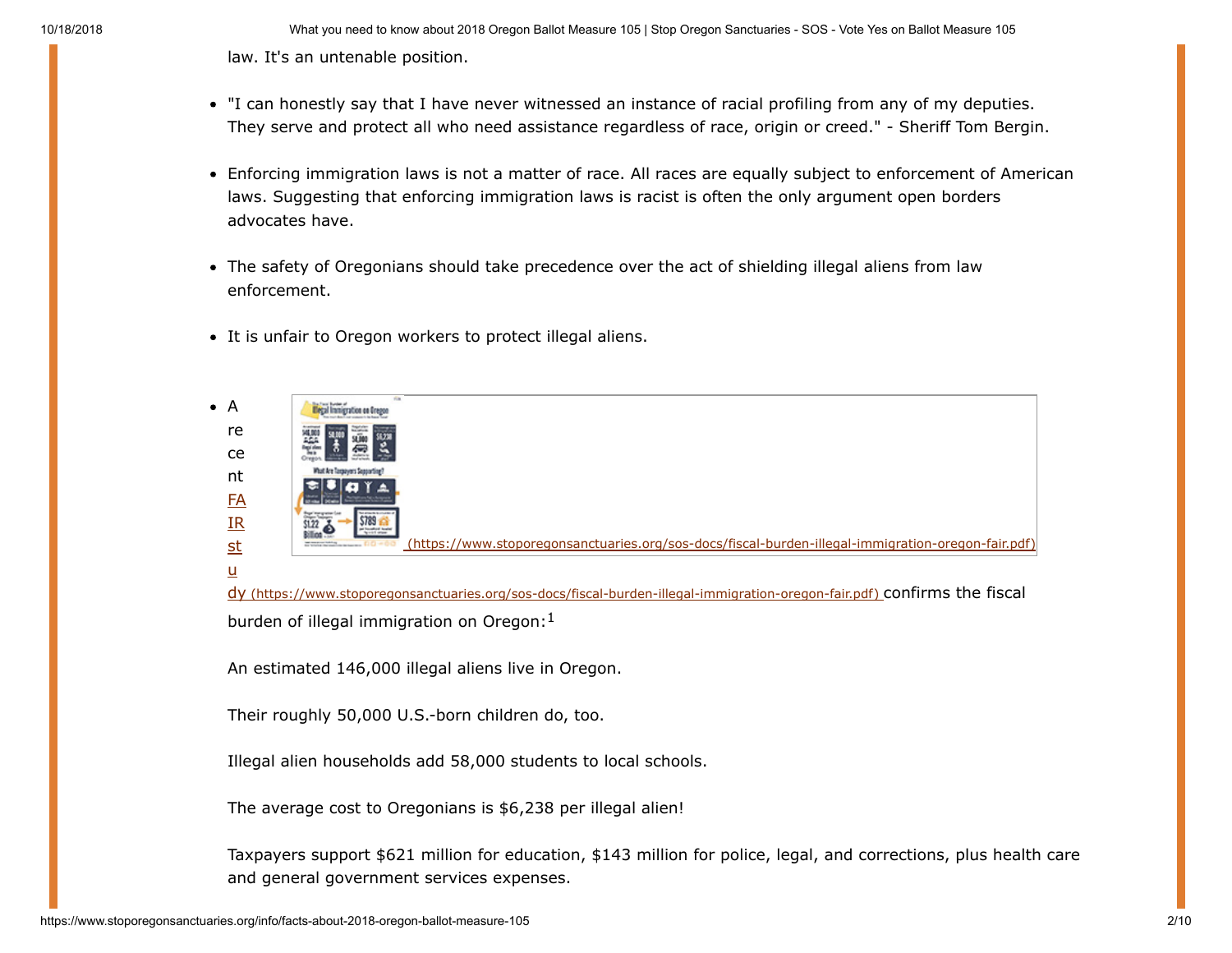Illegal immigration cost Oregon taxpayers \$1.22 billion in 2017.

Ornder H.298

This amounts to a burden of \$789 per household headed by a U.S. citizen.



 [\(https://www.stoporegonsanctuaries.org/endorsers/important-measure-105-endorser-](https://www.stoporegonsanctuaries.org/endorsers/important-measure-105-endorser-letters)

#### letters)

Read important endorser letters [\(https://www.stoporegonsanctuaries.org/endorsers/important-measure-105-endorser-letters\)](https://www.stoporegonsanctuaries.org/endorsers/important-measure-105-endorser-letters)

View a larger image [\(https://www.stoporegonsanctuaries.org/sites/default/files/images/various/map-oregon-counties-sheriff-support-800w.gif\)](https://www.stoporegonsanctuaries.org/sites/default/files/images/various/map-oregon-counties-sheriff-support-800w.gif)

18 Oregon Sheriffs have endorsed Measure 105 (https://www.stoporegonsanctuaries.org/endorsers/important-measure-105-endorser-letters#bergin) [. The Western States Sheriffs Association has endorsed Measure 105](https://www.stoporegonsanctuaries.org/endorsers/important-measure-105-endorser-letters#bergin) (https://www.stoporegonsanctuaries.org/endorsers/important-measure-105-endorser-letters#wssa) - 16 western states, including Oregon, California, and Washington.

### National facts on Sanctuary policies

- In 2013, the estimated costs of illegal immigration nationally totaled over \$113 billion, with \$84 billion being absorbed by state and local taxpayers (this estimate includes taxpayer money contributed by illegal alien workers).<sup>3</sup> Some states bear more of the weight than others, often due to sanctuary policies.
- A Center for Immigration Studies review of these ICE records revealed that roughly 340 jurisdictions across the nation have some form of sanctuary policy (i.e. refused to honor ICE detainer requests or otherwise obstructed federal immigration officials).<sup>3</sup> The ICE data further revealed: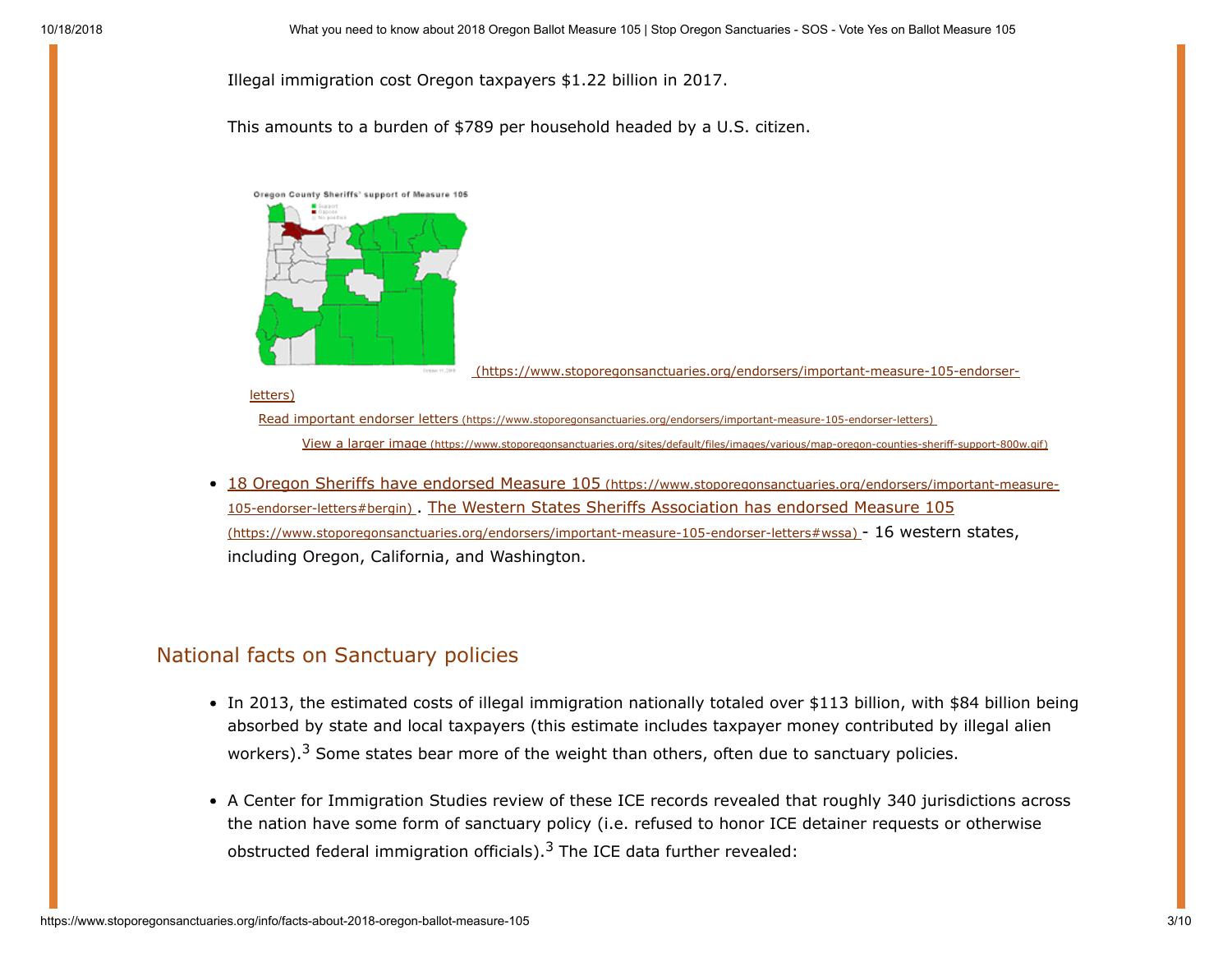10/18/2018 What you need to know about 2018 Oregon Ballot Measure 105 | Stop Oregon Sanctuaries - SOS - Vote Yes on Ballot Measure 105 Between January 1, 2014 and September 30, 2014, sanctuary jurisdictions released 9,295 aliens that ICE had sought to remove.

> Of those 9,295 aliens, nearly 6,000 had significant prior criminal histories or other public safety concerns.

Of those with a prior history of concern, 58 percent had prior felony charges or convictions.

2,320 of the total number of released offenders were re-arrested within that 10-month period, and ICE has not been able to re-apprehend those individuals.

- Per FAIR's estimate, in 2017 state- and local-government expenses for education, health care, public assistance, law enforcement and corrections for illegal aliens and their children cost Oregon's taxpayers \$1.22 billion - \$789 per household headed by a U.S. citizen.<sup>1</sup>
- There is no documented evidence indicating that any illegal alien has ever been deported solely as a result of reporting a crime or volunteering information to the police. Police do not inquire about the immigration status of victims or witnesses.
- Illegal aliens, without disclosing their identities, can easily report crimes via law-enforcement agencies' anonymous telephone and online "tip lines."
- The federal government administers a number of programs that allow state and local police to seek lawful status for illegal aliens who aid in the prosecution of criminals. If illegals provide helpful information to police, they may qualify for a "S," "T," "U" or "VAWA" non-immigrant visa.<sup>4</sup>
- Most illegal aliens don't cooperate with police, even in sanctuary cities.
- A recent FAIR study of foreign nationals incarcerated by states and localities the great majority of whom are here illegally - found that "their share of the prison population was 50 percent higher than the prison share of natives."5 And their crimes are serious: In one recent month, three-quarters of the nearly 1,000 criminal aliens confined in Oregon prisons were in for homicide, assault, robbery, kidnapping, rape, sodomy and sex abuse.
- Sanctuary policies make communities less safe for everyone, including immigrants they are ostensibly designed to protect: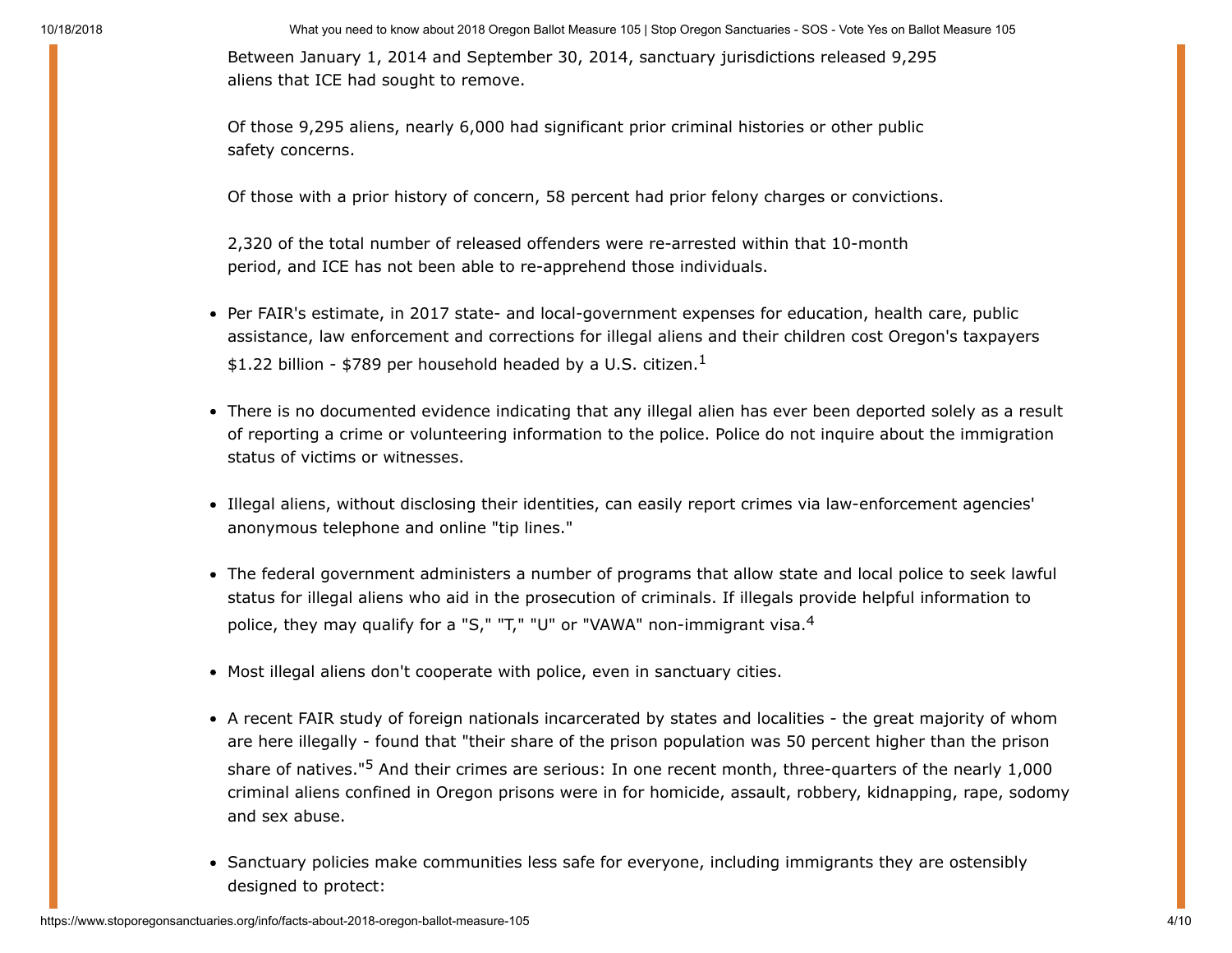According to the Bureau of Justice Statistics, about 68 percent of released prisoners wind up being arrested for another criminal offense within three years and 76.6 percent end up being re-arrested within five years.<sup>4</sup>

According to ICE estimates, roughly 2.1 million criminal aliens are currently living in the United States, over 1.9 million of whom are subject to deportation. $4$ 

Criminal gangs, which prey indiscriminately on citizens and non-citizens alike, take advantage of sanctuary policies that protect them.

In a country of 325 million containing perhaps 20 million or more illegal immigrants, the U.S. Department of Homeland Security's interior enforcement-and-removal agents number only a few thousand - 5,800 in fiscal year 2016 and is barely more than that today.  $6.7$ 

State and local law enforcement are much more likely to encounter criminal illegal aliens than are federal ICE agents. That means, given current estimates, illegal aliens outnumber ICE agents by 2,000 to 1. Thus, state and local law enforcement is a vast potential force multiplier in immigration law enforcement.

• In the United States today, immigration is the primary cause of national population growth. Census Bureau projections show that America's population will increase from 325.5 million in 2017 to 403.7 million in 2060. That's a staggering a 78.2 million (24%) increase in just four decades.

If there were no net immigration, U.S. population would still be 3.4 million larger in 2060 than it is today. Therefore, 74.8 million or about 96% of the projected increase in the U.S. population by 2060 will be due to future immigration.<sup>8</sup>

# Why Oregonians should repeal the state's Sanctuary law

[Oregon's Sanctuary law - Oregon Revised Statute 181A.820](https://www.stoporegonsanctuaries.org/sos-docs/Oregon-IP22-official-full-text-2018apr05.pdf) (https://www.stoporegonsanctuaries.org/sos-docs/Oregon-IP22 official-full-text-2018apr05.pdf) reads - in part: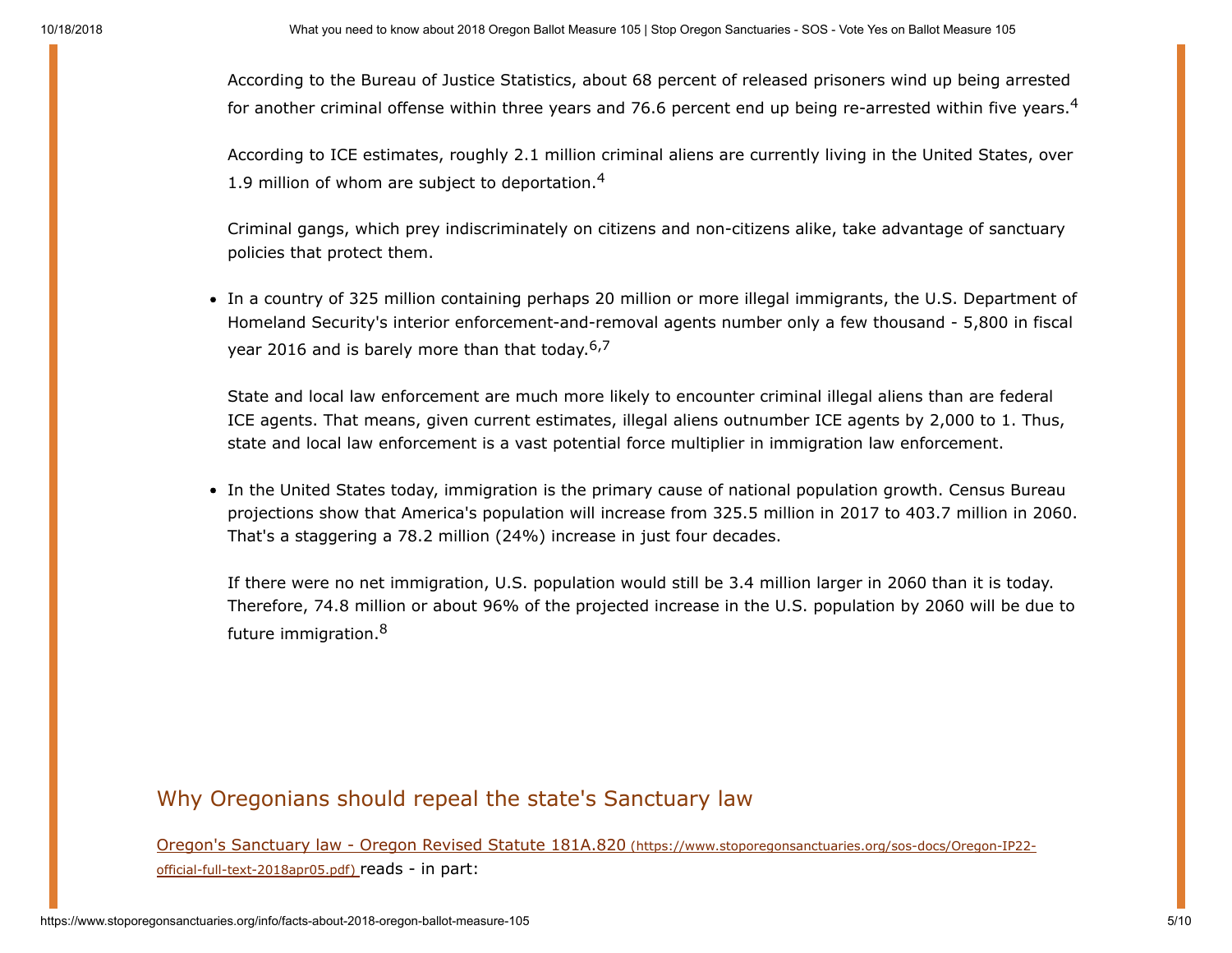10/18/2018 What you need to know about 2018 Oregon Ballot Measure 105 | Stop Oregon Sanctuaries - SOS - Vote Yes on Ballot Measure 105

"No law enforcement agency of the State of Oregon or of any political subdivision of the state shall use agency moneys, equipment or personnel for the purpose of detecting or apprehending persons whose only violation of law is that they are persons of foreign citizenship present in the United States in violation of federal immigration laws."

The law perpetuates the idea that illegal entry, by itself, is a low-tier crime unworthy of police and sheriffs' attention. It works to normalize and legitimize illegal immigration. Attorney Charles Smith writes: "The routine violation of immigration law within the interior of the country breeds contempt for the law in general, for the institutions of the United States, and, ultimately, for the United States itself." When elected officials force police and sheriffs to turn a blind eye to immigration violations, they compound that contempt.

The law handcuffs police and sheriffs in their ability to fulfill their primary responsibility: protecting those within their jurisdictions from crime. People who willingly violate laws pertaining to a nation's very sovereignty will be prone to break and undermine other of its laws as well.

Illegal entry is a precursor to other crimes - crimes that harm everyday Oregonians. For one, illegal entry precedes unlawful employment, via which illegal immigrants get and keep jobs that Oregonians - especially the lower-skilled among them - need.

As well, writes public-policy analyst Marti Dinerstein, illegal aliens "routinely commit crimes related to their illegal status. These include fraudulently obtaining U.S. birth certificates, Social Security numbers and driver's licenses."

Statistics support the contention that illegal aliens commit disproportionate crime: a recent Federation for American Immigration Reform study of foreign nationals incarcerated by states and localities - the great majority of whom are here illegally - "found that their share of the prison population was 50 percent higher than the prison share of natives."

Illegal aliens and their children drain Oregonians' pocketbooks. Per FAIR's estimate:

in 2017 state- and local-government expenses for education, health care, public assistance, law enforcement and corrections for illegal aliens and their children cost Oregon's taxpayers \$1.22 billion -- \$789 per household headed by a U.S. citizen.

All this spending on behalf of illegal immigrants and their children means less money available for, among other vital public services, police departments and sheriffs' offices. Notes FAIR: "By giving [illegal aliens] a place to live and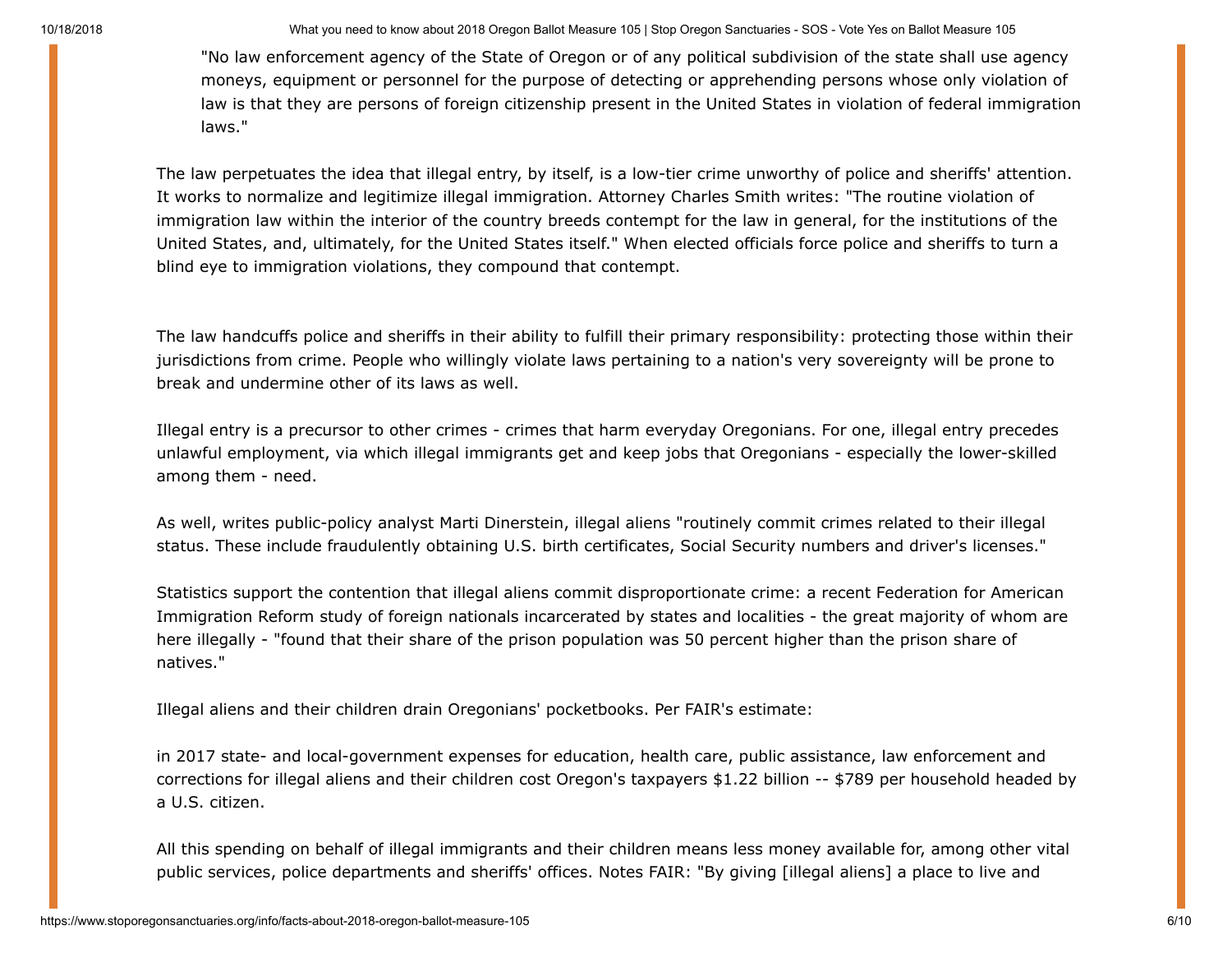10/18/2018 What you need to know about 2018 Oregon Ballot Measure 105 | Stop Oregon Sanctuaries - SOS - Vote Yes on Ballot Measure 105

work where they can go undetected, sanctuary policies encourage further illegal immigration that only serves to increase these costs."

"The authority of local and state law enforcement to enforce immigration law is an inherent power of local and state jurisdictions," notes Smith. In United States v. Vasquez-Alvarez (1999), the Tenth Circuit Court of Appeals recognized what it called the "pre-existing general authority of state or local police officers to investigate and make arrests for violations of federal law, including immigration laws." In United States v. Santana-Garcia (2001), the same court affirmed that federal law "evinces a clear invitation from Congress for state and local agencies to participate in the process of enforcing federal immigration laws."

To the detriment of Oregonians' safety, ORS 181A.820 circumscribes Oregon police and sheriffs' "inherent power" and "pre-existing general authority," and negates Congress' "clear invitation" to them, to enforce immigration law.

In summary: Illegal immigration, though a federal offense, harms Oregonians at the local level - the level at which police and sheriffs work. Oregon police and sheriffs must stop sheltering criminal aliens, stop ignoring ICE detainment requests, and stop claiming ICE should first go to court and "get a warrant." Those are stalling devices serving only to legitimize illegal immigration, debase citizenship, endanger citizens, and threaten the sovereignty of our nation.

Local police and sheriffs should be able to cooperate seamlessly with federal authorities on immigration issues as they already do on other federal-state issues.

## <span id="page-6-0"></span>References and Data on Sanctuary Cities and Mass Immigration

1. The fiscal burden of illegal immigration on Oregon

[\(https://www.stoporegonsanctuaries.org/sites/default/files/images/various/graphic-fiscal-burden-illegal-immigration-oregon-fair-100w.jpg\)](https://www.stoporegonsanctuaries.org/sites/default/files/images/various/graphic-fiscal-burden-illegal-immigration-oregon-fair-100w.jpg) , FAIR, 2017. Data based on the following study:

[2. The Fiscal Burden of Illegal Immigration on United States Taxpayers](http://fairus.org/sites/default/files/2017-09/Fiscal-Burden-of-Illegal-Immigration-2017.pdf) (http://fairus.org/sites/default/files/2017- 09/Fiscal-Burden-of-Illegal-Immigration-2017.pdf), FAIR, September 27, 2017. See summary and graphic [\(http://fairus.org/issue/publications-resources/fiscal-burden-illegal-immigration-united-states-taxpayers\)](http://fairus.org/issue/publications-resources/fiscal-burden-illegal-immigration-united-states-taxpayers) .

[3. The Role of State & Local Law Enforcement in Immigration Matters and Reasons to Resist Sanctuary Policies](http://www.fairus.org/sites/default/files/2017-08/The%20Role%20Of%20State%20%26%20Local%20Law%20Enforcement%20.pdf) (http://www.fairus.org/sites/default/files/2017-08/The%20Role%20Of%20State%20%26%20Local%20Law%20Enforcement%20.pdf) , FAIR, January, 2016.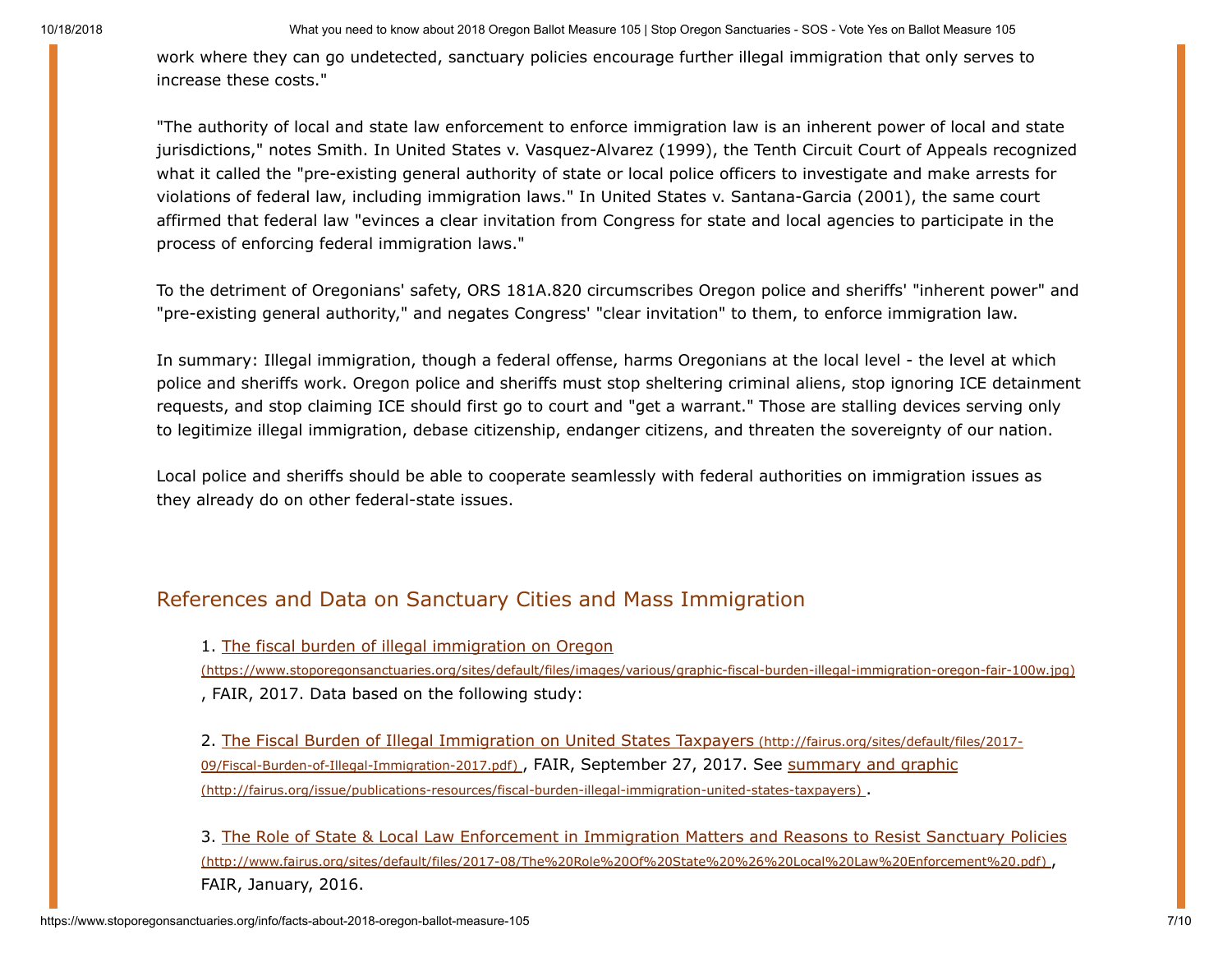10/18/2018 What you need to know about 2018 Oregon Ballot Measure 105 | Stop Oregon Sanctuaries - SOS - Vote Yes on Ballot Measure 105

[4. The Dangerous Myth: Sanctuary City Policies Encourage Victims And Witnesses To Cooperate With Local Law](https://fairus.org/sites/default/files/2018-03/IssueBrief_Sanctuary-Cities-and-Alien-Cooperation.pdf) Enforcement (https://fairus.org/sites/default/files/2018-03/IssueBrief\_Sanctuary-Cities-and-Alien-Cooperation.pdf) , FAIR, March, 2018.

[5. Societal Impact of Mass Immigration - Questions and Answers](https://www.fairus.org/issue/societal-impact/questions-and-answers) (https://www.fairus.org/issue/societal-impact/questionsand-answers), FAIR, November 2008.

[6. How Many Immigration Border Officers Are There? Trump To Increase ICE Enforcement Agents By 80%](https://www.ibtimes.com/how-many-immigration-border-officers-are-there-trump-increase-ice-enforcement-agents-2495482) (https://www.ibtimes.com/how-many-immigration-border-officers-are-there-trump-increase-ice-enforcement-agents-2495482) , by Josh Keefe, International Business Times, February 21, 2017.

7. [Career Profiles - Enforcement and Removal Operations \(ERO\) Agent](http://www.careerprofiles.info/ero-agents.html) (http://www.careerprofiles.info/ero-agents.html) October, 2018.

[8. Projecting the Impact of Immigration On the U.S. Population](https://www.cis.org/Testimony/Response-Center-Immigration-Studies-FWSHQES20180009) (https://www.cis.org/Testimony/Response-Center-Immigration-Studies-FWSHQES20180009) , Center for Immigration Studies, September 24, 2018.

9. U.S. Immigration and the Environment [\(https://fairus.org/sites/default/files/2017-08/FAIR\\_2016\\_Environmental\\_Report.pdf\)](https://fairus.org/sites/default/files/2017-08/FAIR_2016_Environmental_Report.pdf) , FAIR, September, 2016.

[10. Rating Environmental Groups on Immigration](https://fairus.org/issue/population-environment/rating-environmental-groups-immigration) (https://fairus.org/issue/population-environment/rating-environmentalgroups-immigration) , FAIR, April, 2018.

11. Oregon's Demographic Trends [\(https://www.oregon.gov/das/OEA/Documents/OR\\_pop\\_trend2017.pdf\)](https://www.oregon.gov/das/OEA/Documents/OR_pop_trend2017.pdf) , Office of Economic Analysis, Department of Administrative Services, State of Oregon, December, 2017.

[12. Modern Immigration Wave Brings 59 Million to U.S., Driving Population Growth and Change Through 2065](http://www.pewhispanic.org/2015/09/28/modern-immigration-wave-brings-59-million-to-u-s-driving-population-growth-and-change-through-2065/) (http://www.pewhispanic.org/2015/09/28/modern-immigration-wave-brings-59-million-to-u-s-driving-population-growth-and-changethrough-2065/) , PEW Research Center, September 28, 2015.

13. Sanctuary Policies Finance Crime and Death, Here and Abroad (https://cis.org/Arthur/Sanctuary-Policies-Finance-Crime-and-Death-Here-and-Abroad) [, by Andrew R. Arthur, Center for Immigration Studies, November 20, 2017.](https://cis.org/Arthur/Sanctuary-Policies-Finance-Crime-and-Death-Here-and-Abroad)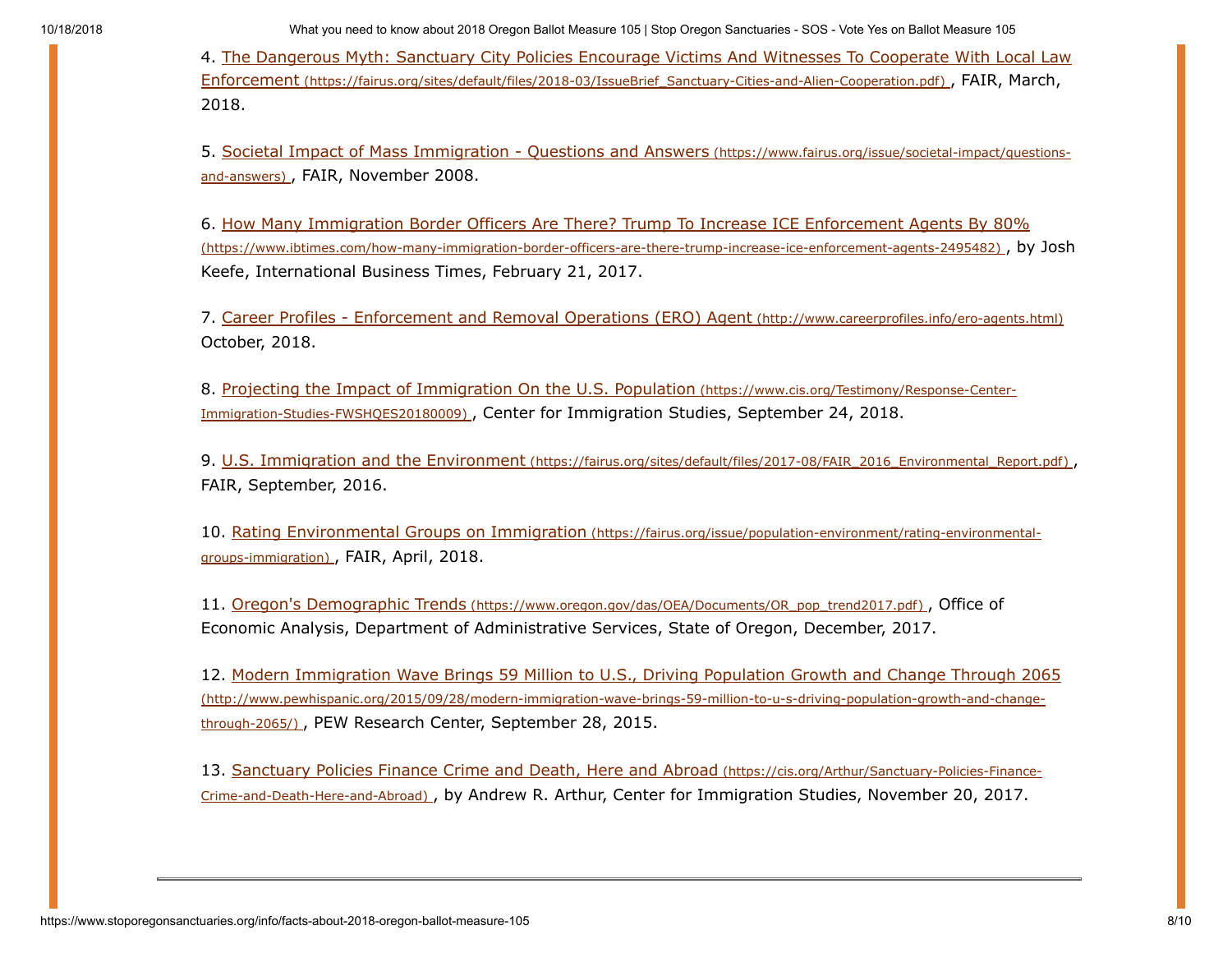# Learn more:

- [FAQ: Frequently Asked Questions about Stop Oregon Sanctuaries Measure 105](https://www.stoporegonsanctuaries.org/info/faq-stop-oregon-sanctuaries) (https://www.stoporegonsanctuaries.org/info/faq-stop-oregon-sanctuaries)
- What Makes Oregon a Sanctuary state? [\(https://www.stoporegonsanctuaries.org/info/what-makes-oregon-sanctuary-state](https://www.stoporegonsanctuaries.org/info/what-makes-oregon-sanctuary-state-illegal-aliens)illegal-aliens)
- [Multimedia about Stop Oregon Sanctuaries Measure 105](https://www.stoporegonsanctuaries.org/info/multimedia-video-and-audio-oregon-measure-105-and-sanctuary-policies) (https://www.stoporegonsanctuaries.org/info/multimedia-videoand-audio-oregon-measure-105-and-sanctuary-policies)
- Important Measure 105 endorser letters [\(https://www.stoporegonsanctuaries.org/endorsers/important-measure-105](https://www.stoporegonsanctuaries.org/endorsers/important-measure-105-endorser-letters) endorser-letters)
- [\(https://www.stoporegonsanctuaries.org/sos-docs/fiscal-burden-illegal-immigration-oregon-fair.pdf\)](https://www.stoporegonsanctuaries.org/sos-docs/fiscal-burden-illegal-immigration-oregon-fair.pdf) Graphic: The fiscal burden of illegal immigration on Oregon (https://www.stoporegonsanctuaries.org/sosdocs/fiscal-burden-illegal-immigration-oregon-fair.pdf) , FAIR. Print this one-page sheet



- Sanctuary Policy is Bad Public Policy [\(https://www.stoporegonsanctuaries.org/sos-docs/sanctuary-policy-is-bad-public-policy](https://www.stoporegonsanctuaries.org/sos-docs/sanctuary-policy-is-bad-public-policy-fair.pdf)fair.pdf), FAIR. Print this one-page sheet
- [Arguments in favor of Ballot Measure 105](http://oregonvotes.gov/voters-guide/english/votersguide.html#Arguments%20in%20Favor) (http://oregonvotes.gov/votersguide/english/votersguide.html#Arguments%20in%20Favor) - Oregon Secretary of State Voters' Pamphlet, Oregon General Election 2018. Navigate to: Measures -> Measure 105 -> Arguments in Favor
- [References and data on Sanctuary Cities and Mass Immigration](#page-6-0) (https://www.stoporegonsanctuaries.org/info/factsabout-2018-oregon-ballot-measure-105#references) , Stop Oregon Sanctuaries
- [References on sanctuary policies for illegal aliens](https://www.oregonir.org/immigration-topics/references-sanctuary-policies-illegal-aliens) (https://www.oregonir.org/immigration-topics/references-sanctuarypolicies-illegal-aliens) , Oregonians for Immigration Reform